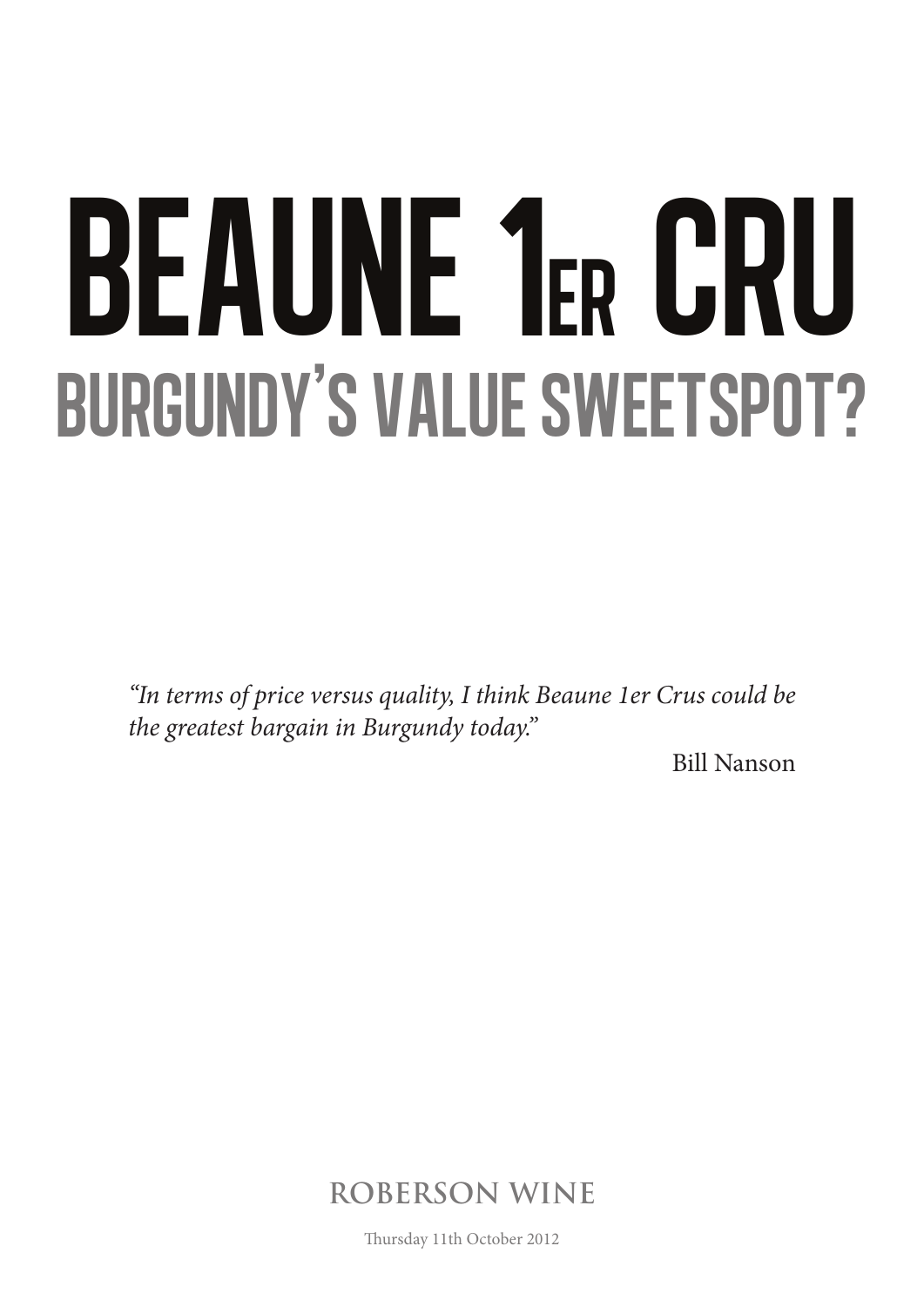### beaune 1er cru history

Beaune is one of France's (and perhaps the world's) most beautiful wine towns. While Dijon and Auxerre to the north are the administrative hubs of the region, it is Beaune (and to a lesser extent Nuits-St-Georges) that is the Burgundy wine trade's nerve centre. The medieval architecture and glorious spectacle of the Hôtel de Dieu provide the backdrop to this sleepy town full of negociant's head offices, wine shops and the restaurants and wine bars that fill up with tourists at certain times of the year.

The town has been at the centre of Burgundian life for thousands of years, but its importance really began to grow once the Dukes of Burgundy made it their capital during the middle ages. They fortified the town behind the beautiful castle walls that still encircle it today and planted the surrounding countryside to vines. When Philippe 'The Bold' decreed in 1395 that the *"disloyal Gamay"* must be ripped up - apparently it was guilty of *"very great and horrible harshness"* - the wines of Burgundy grew in stature until they were revered as the finest in France. It was this decree that served as a forerunner to the appellation system, as the Duke demanded that only Chardonnay and the Pinot family of grapes could be planted in the region's vineyards.

Beaune's status as the commercial hub and regional crossroads meant that the burgeoning wine negociant companies made it their home. These businesses would buy fruit or wine from the thousands of local grape growers in the Côte de Beaune (Nuits became a smaller equivalent for the Côte de Nuits) and craft blended wines under the names of the region's famous villages, which were then sold throughout France and beyond. Over time the reputation of Burgundy's wines grew to such an extent that prices became high and the merchant class became one of the most powerful groups in the town. Some unscrupulous characters inevitably got involved in the business of selling wine that was not exactly what it purported to be - demand for Montrachet Blanc or Beaune Rouge was high, and adulteration became an essential way for some merchants to meet this demand. When phylloxera struck towards the end of the 19th century and Beaune's vineyards were devastated, these dodgy practices became even more of a problem, to the extent that adulteration developed into outright fraud. Just as the situation appeared to be improving, war broke out in 1914 and once hostilities ceased the situation got even worse - something needed to be done and during the 1920s a movement started to enshrine the integrity of Burgundy's various village wines in law. The Marquis d'Angerville in Volnay, Henri Gouges in Nuits-St-Georges and, to a lesser extent, Beaune's negociant houses embarked on a campaign to have the Côte d'Or's vineyards classified and their names strictly protected. This all happened at the same time as the development of the appellation system, so the two initiatives became one and during the 1930s Burgundy's hierarchy of village, 1er and Grand Cru vineyards was put in place. Beaune - like Nuits and Volnay, the home villages of Gouges and Angerville - was left without any Grand Cru vineyards to boast of. Some say that this was a concession that the leading campaigners were prepared to accept in order to get the larger framework accepted into law. Some say the negociants thought their 'brand' names were far more important than the vineyard classification. Some say it is just because there isn't any *climats* in those villages that warrant Grand Cru status. It could well be the case that this was the moment that the red wines of Beaune - until this point some of Burgundy's most prestigious - began to slip down the pecking order due to the lack of a Grand Cru. Previously, the power of the Beaune based negociants had ensured that they received the patronage of the local nobility and the court of the French king, with Beaune being their most important product and one that was often lauded by the trend-setting classes (Champagne enjoyed similar patronage in Paris, which helped to establish its reputation). Now there were no Grand Cru sites, the attention shifted elsewhere and villages like Vosne-Romanée and Gevrey-Chambertin quickly rose to the top of the pile.

It is this slip down the notional hierarchy of communes that leads us to the premise for today's tasting. The prices of Beaune's wines have risen in the last 80 years just like all Burgundy has, but in relative terms that increase has not matched the hike in prices we have seen in the white wines of Puligny and Chassagne, or the reds from Vosne, Gevrey and Chambolle. Burgundy's wine route is amongst the best trodden path in the world of wine buying and there is very rarely the opportunity to discover a bargain or an unknown producer. Has Beaune been overlooked for too long? With its wide variety of 1er Cru climats and interesting growers, is the Côte d'Or's value sweetspot?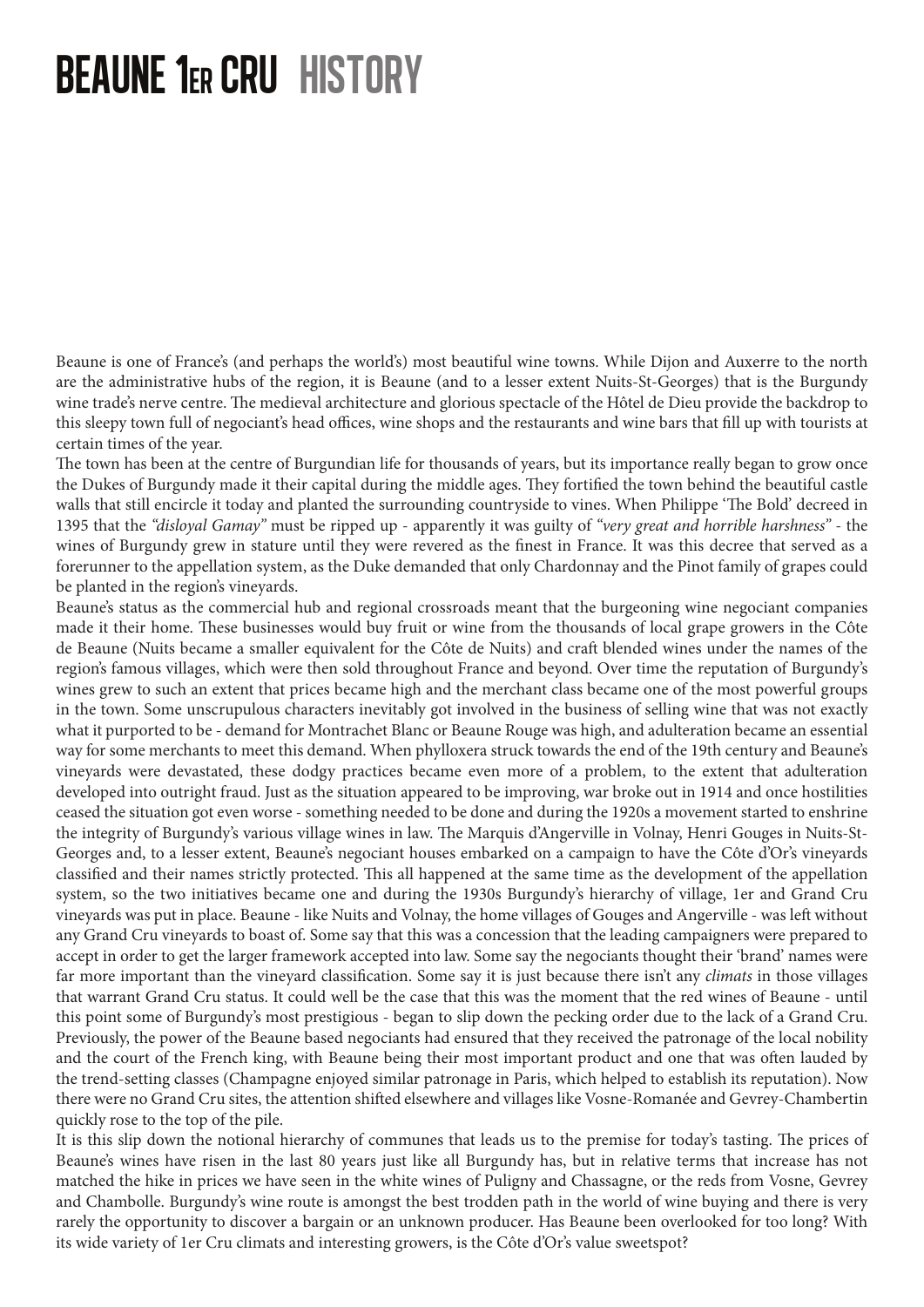## MAPS beaune 1er cru

While Beaune is the Côte d'Or's third largest commune (after Meursault and Gevrey), it has the largest amount of 1er Cru vineyard by some distance. The 318ha classified as 1er Cru dwarfs the 95ha of village vines and forms the lion's share of the commune's land under vine, running from the border with Savigny-les-Beaune in the north to the border with Pommard in the south.

The terroir is predominantly clay over a limestone base, with shallow soils in the north of the appellation and deeper soils to the southern end. The central section of vineyards have higher gravel content and certain sections of the southern zone that feature lots of white marl. All in all, there is quite a lot of variance in the commune's terroir and this, combined with the large number of growers, serves to make the wines somewhat inconsistent. In order to look at this varying terroir in closer detail, we will follow the natural division that is brought about by the three valleys that the 1er Crus are spread across.

#### **Northern section**

This part of the appellation has shallow clay soils, forcing the vines to burrow deep in to the limestone sub soil in order to find nutrients. This tends to yield wines of structure, but the southern exposure also allows for the vines to get to full ripeness in most years. The wines are often quite tough early in their lives, but in good vintages they can be amongst the most successful sites in the village.

Today we will be tasting examples from:

#### Les Marconnets (9.39 hectares)

This site is renowned for producing wines with excellent acidity with plenty of potential for development. The most northerly of Beaune's climats, Marconnets is similar in soil structure to certain sites further north (including Nuits Les Cailles) and it is often said that is gives wines close in style to the Côtes de Nuits, although these tend to come from the higher section of the vineyard as the lower section can suffer from flooding in wetter vintages.

#### Clos du Roi (8.41 hectares)

This site sits directly down the slope from Marconnets and part of it is classified as villages rather than 1er Cru - which makes it all the stranger that is has this name, because Clos du Roi is usually reserved for one of the village's best vineyards. The higher, 1er Cru section, does yield some excellent wines but the vineyard is quite flat and suffers from a high water table that can make things difficult in hot vintages as the vines cannot get deep enough to fend off drought conditions. While Marconnets can produce wines with plump fruit, the Clos du Roi tends to give more earthy expressions of Pinot.

#### Les Perrieres (3.20 hectares)

This small site is high up on the slope and faces south-east. In days gone by, the land immediately to the north was used as a quarry and the soil here demonstrates why - it is higher in limestone content and very stoney, hence the name of the climat. The highest part of the vineyard is well exposed and gives wines with excellent acidity and minerality.